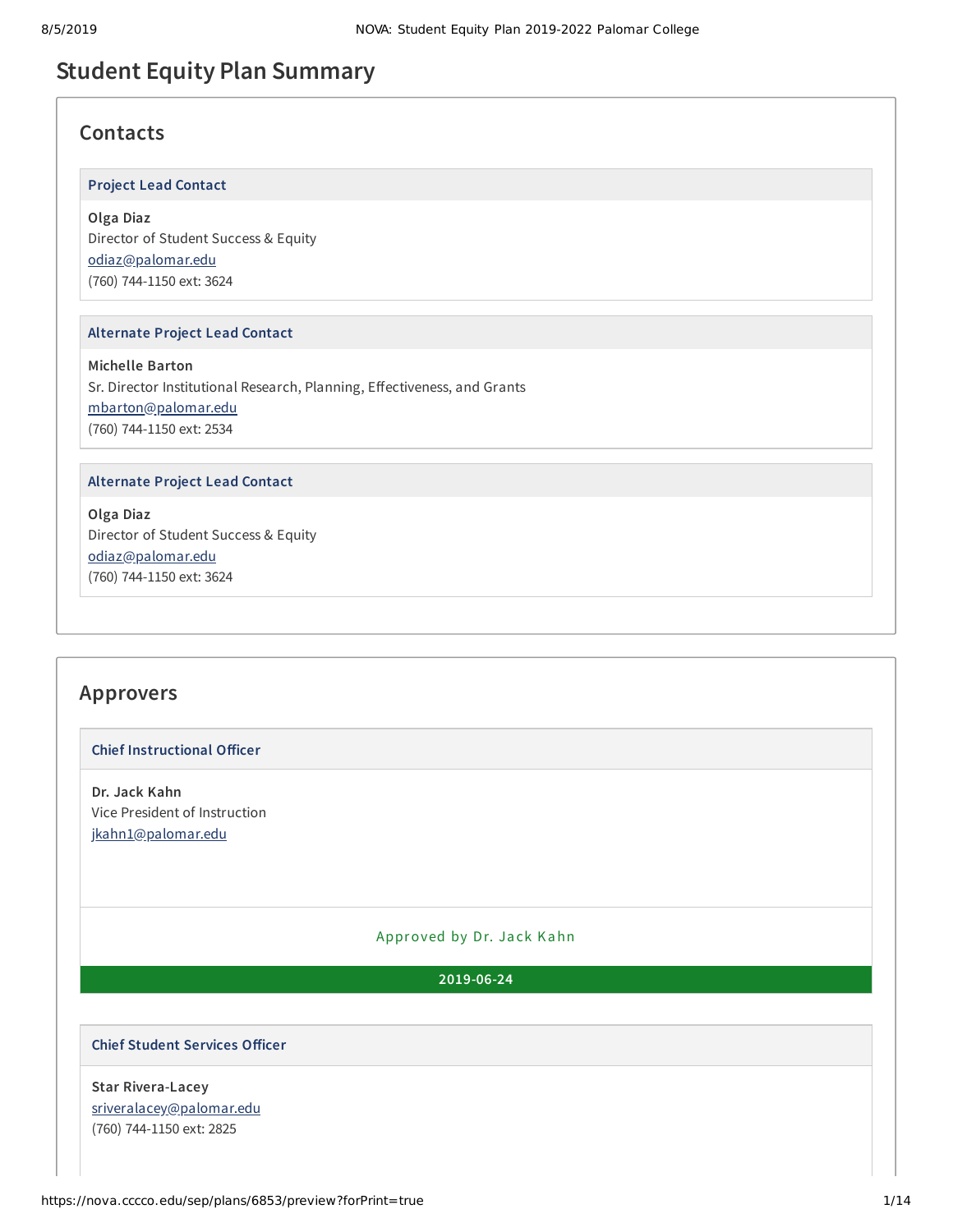

**Details**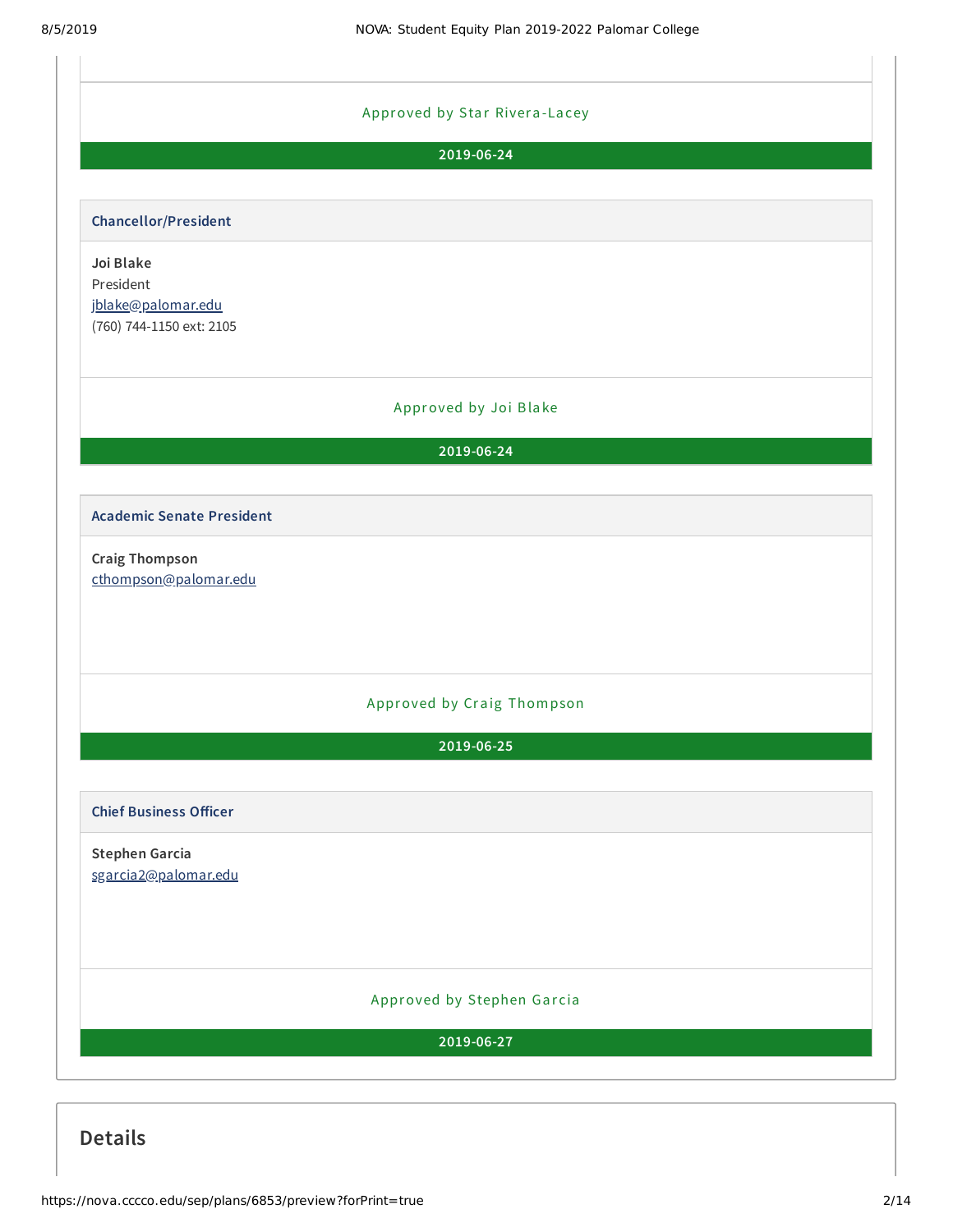#### **Assurances**

• I have read the legislation [Education](https://leginfo.legislature.ca.gov/faces/codes_displayText.xhtml?lawCode=EDC&division=7.&title=3.&part=48.&chapter=2.&article=1.5) Code 78220 and am familiar with the goals, terms and conditions of the Student Equity Plan, as well as the requirements of Student Equity & Achievement legislation ([Education](https://leginfo.legislature.ca.gov/faces/codes_displaySection.xhtml?lawCode=EDC§ionNum=78222.) Code 78222).

## **Progress & Success**

#### **Process & Schedule**

To ensure equity goals are achieved, Palomar College will establish review teams comprised of Student Equity and Achievement (SEA) council members to monitor progress of each of the five student equity metrics. In addition, the SEA Council will establish a Budget Team to ensure that fiscal resources are aligned with activities and practices. The SEA hosts an annual summer retreat to prepare for the coming academic year. In Summer 2019, the SEA will establish the teams and determine evaluation procedures for evaluating the progress made towards meeting the College's student equity goals. The proposed timeline for AY 19-20 will begin in July 2019 with the SEA Retreat that will involve establishment of teams (including one researcher) and timelines/processes for evaluation. In particular, activities related to reducing equity gaps will be evaluated monthly with data reviewed and presented to the SEA council at three points each semester: start (August 2019), midpoint (October 2019), and end (December 2019). At the end of the term (February 2020), the SEA will review end-of-term results and consider suggestions to modify activities to ensure functionality. This timeline will be similar for the spring term (2019), followed by a review of progress for the entire academic year (2019-2020). Teams will review and discuss findings with the SEA Council and propose changes, as needed. In addition, Palomar College Office of Institutional Research and Planning (IR&P), in coordination with the SEA Council, conducts an annual Disproportionate Impact (DI) study to assess overall progress in meeting student equity goals and presents it to the SEA Council on an annual basis to help to inform additional modifications and evaluate equity needs. The College has also implemented new campus technology (e.g., Starfish Early Alert) for early identification of student support needs and to track student progress. This technology will help to reduce equity gaps on a college-wide basis by informing student services specialists when students are struggling, therefore leading to better retention and completion. Finally, the College is in Year 2 of Guided Pathways implementation. The Guided Pathways plan includes a number of activities and measurable outcomes that have been developed with an equity lens. Altogether, the College is dedicated to implementing processes to evaluate progress toward meeting our equity goals on multiple levels.

#### **Success Criteria**

The primary planning group coordinating across student equity-related categorical and campus-based programs is our Student Equity and Achievement (SEA) Council. From inception of both the Student Success and Support Program (SSSP) and Student Equity Plan, members of the SEA had the foresight to integrate program activities. The Council engages faculty, staff, and students in all college planning of categorical and campus-based programs and uses a collaborative, shared-governance process which includes research and dialogue in the development of proposed strategies. As a consistent practice, Palomar incorporate the counseling faculty and division staff into a variety of important roles within all of the College's program plans. For example, our FYE and Promise programs provide students with orientation, placement guidance, education planning, and follow up services. The College is also fully engaged in Guided Pathways, which will reduce equity gaps by assuring students have access, are retained, complete appropriate courses, and reach their goals. This process involves recruiting DI students, using culturally-relevant practices and dissaggregated data, providing equity-minded professional development for faculty and staff, and introducing DI students to completion and transfer options early in their careers. To enhance crossdepartmental collaboration and program integration between instruction, student services, and general campus operations, professional development activities were consolidated in 2017-18 into one campus-wide accessible program. All employees have an opportunity to participate in shared professional development and growth activities. In addition, Palomar recently invested in technology upgrades to enhance coordination of our retention efforts. These tools (e.g., Starfish Early Alert) allow student service specialists and program staff to work together to provide timely intervention for students who are struggling. Concurrently, Palomar implemented the Hobsons Starfish Degree Planner module to streamline electronic education planning between students and counselors. This technology has enhanced the rate at which Palomar staff are able to support student success. Early on, Palomar College built a foundation that coordinates student-equity and campus-based programs by integrating the work of faculty, staff, and students to assure reduction of equity gaps and improve student outcomes.

### **Executive Summary**

<https://www2.palomar.edu/pages/sse/files/2019/06/Palomar-College-Equity-Plan-2019-Executive-Summary.pdf>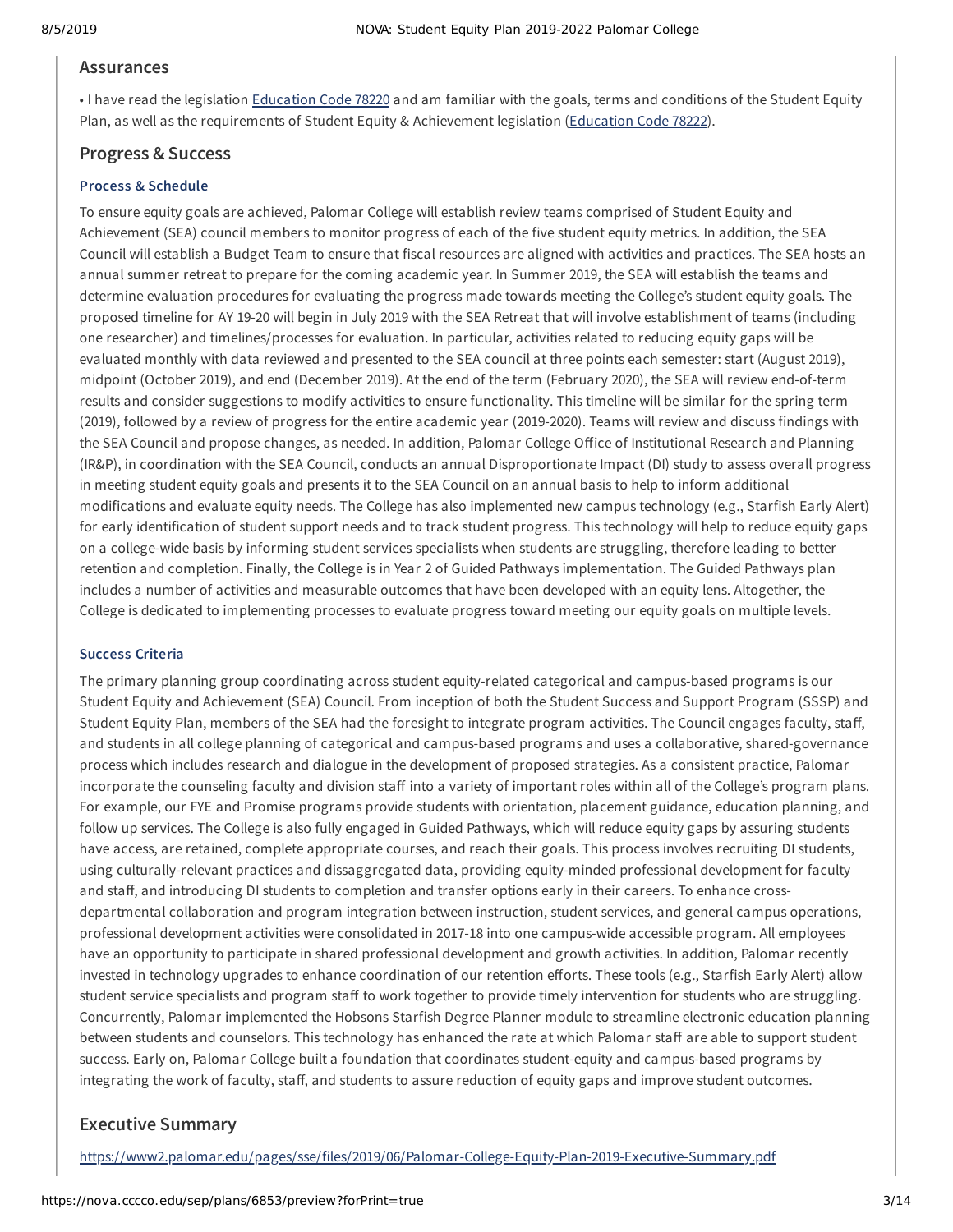# **Metrics**

## **Overall Student Population**

| <b>Metric</b>                                                                           | <b>Baseline</b> | Goal  | Equity<br>Change |
|-----------------------------------------------------------------------------------------|-----------------|-------|------------------|
| Enrolled in the Same Community College                                                  | 15539           | 19936 | $+28.3%$         |
| Retained from Fall to Spring at the Same College                                        | 16723           | 17941 | $+7.28%$         |
| Completed Both Transfer-Level Math and English Within the District in the<br>First Year | 350             | 1090  | $+211.43%$       |
| Attained the Vision Goal Completion Definition                                          | 1921            | 2188  | $+13.9%$         |
| Transferred to a Four-Year Institution                                                  | 2553            | 2753  | $+7.83%$         |

# **Disproportionately Impacted (DI) Student Groups**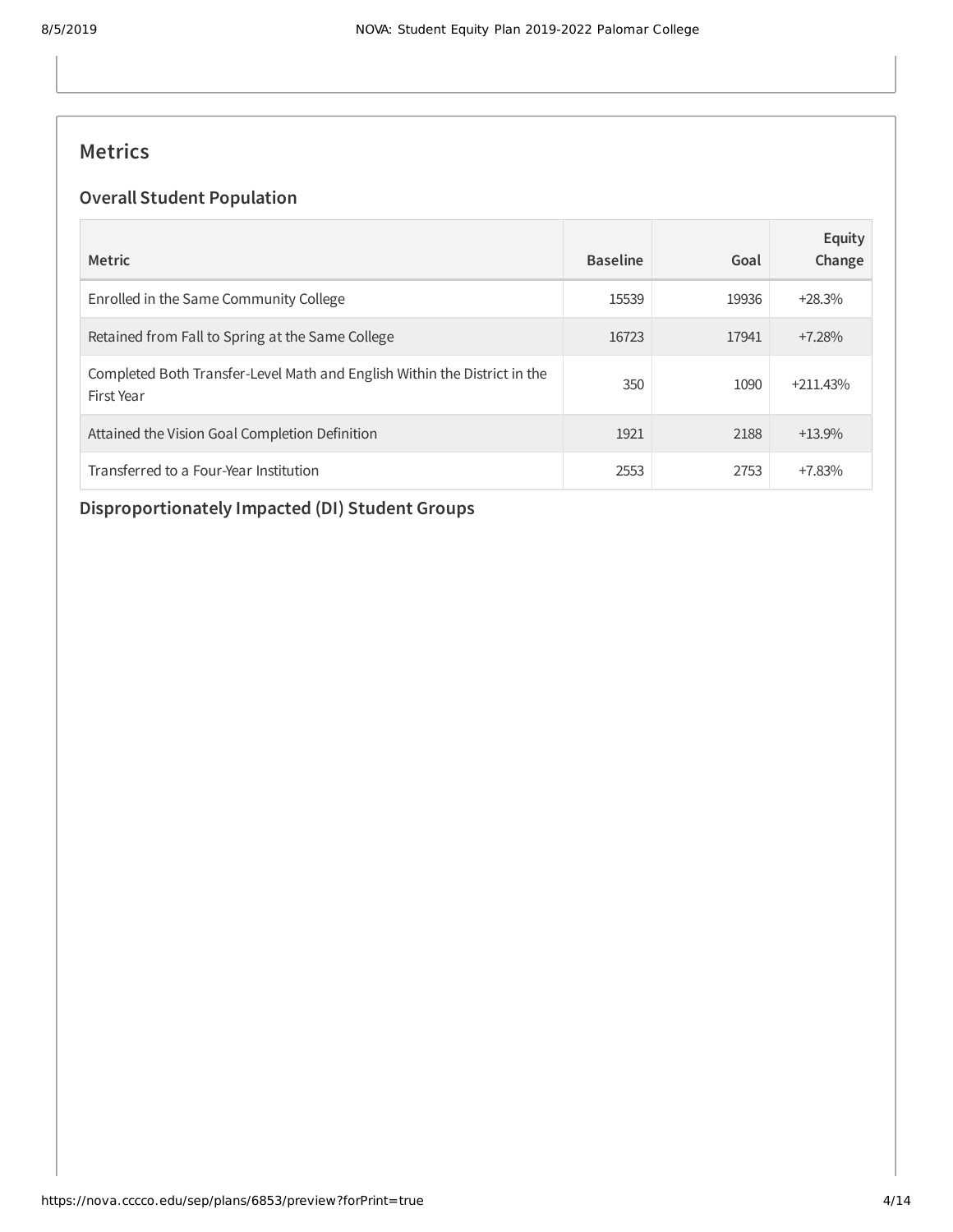| Demographic                         | Gender | <b>Metric</b>                                                                              | <b>Baseline</b> | Goal | Equity<br>Change                                                           |
|-------------------------------------|--------|--------------------------------------------------------------------------------------------|-----------------|------|----------------------------------------------------------------------------|
| Hispanic or Latino                  | Male   | Transferred to a Four-Year Institution                                                     | 355             | 594  | $+67.32\%$                                                                 |
| <b>Black or African</b><br>American | Male   | Transferred to a Four-Year Institution                                                     | 32              | 53   | $+65.63\%$                                                                 |
| American Indian or<br>Alaska Native | Male   | Transferred to a Four-Year Institution                                                     | 2               | 6    | $+200\%$ $\rightarrow$ $\parallel$                                         |
| Foster Youth                        | Female | Transferred to a Four-Year Institution                                                     | 15              | 26   | $+73.33\%$                                                                 |
| <b>LGBT</b>                         | Female | Transferred to a Four-Year Institution                                                     | 7               | 14   | $+100\%$ $\rightarrow$ $\parallel$                                         |
| <b>LGBT</b>                         | Male   | Transferred to a Four-Year Institution                                                     | 6               | 8    | $+33.33\%$                                                                 |
| Some other race                     | Female | Retained from Fall to Spring at the<br>Same College                                        | 193             | 222  | $+15.03\%$                                                                 |
| <b>Black or African</b><br>American | Female | Retained from Fall to Spring at the<br>Same College                                        | 182             | 207  | $+13.74\%$                                                                 |
| <b>Black or African</b><br>American | Male   | Retained from Fall to Spring at the<br>Same College                                        | 254             | 297  | $+16.93\%$                                                                 |
| Foster Youth                        | Female | Retained from Fall to Spring at the<br>Same College                                        | 142             | 162  | $+14.08\%$                                                                 |
| Foster Youth                        | Male   | Retained from Fall to Spring at the<br>Same College                                        | 107             | 128  | $+19.63\%$                                                                 |
| Veteran                             | Male   | Retained from Fall to Spring at the<br>Same College                                        | 687             | 761  | $+10.77\%$                                                                 |
| Disabled                            | Female | Completed Both Transfer-Level Math<br>and English Within the District in the<br>First Year | 1               | 14   | +1300% $  $                                                                |
| <b>Disabled</b>                     | Male   | Completed Both Transfer-Level Math<br>and English Within the District in the<br>First Year | 3               | 23   | $+666.67\%$                                                                |
| <b>Black or African</b><br>American | Female | Completed Both Transfer-Level Math<br>and English Within the District in the<br>First Year | $\mathbf 0$     | 12   | $+1100\%$                                                                  |
| American Indian or<br>Alaska Native | Female | Completed Both Transfer-Level Math<br>and English Within the District in the<br>First Year | $\theta$        | 3    | $+200\%$ $\parallel$ $\triangleright$                                      |
| Some other race                     | Female | Completed Both Transfer-Level Math<br>and English Within the District in the<br>First Year | 0               | 4    | $+300\%$ $\blacktriangleright$ $\blacktriangleright$ $\blacktriangleright$ |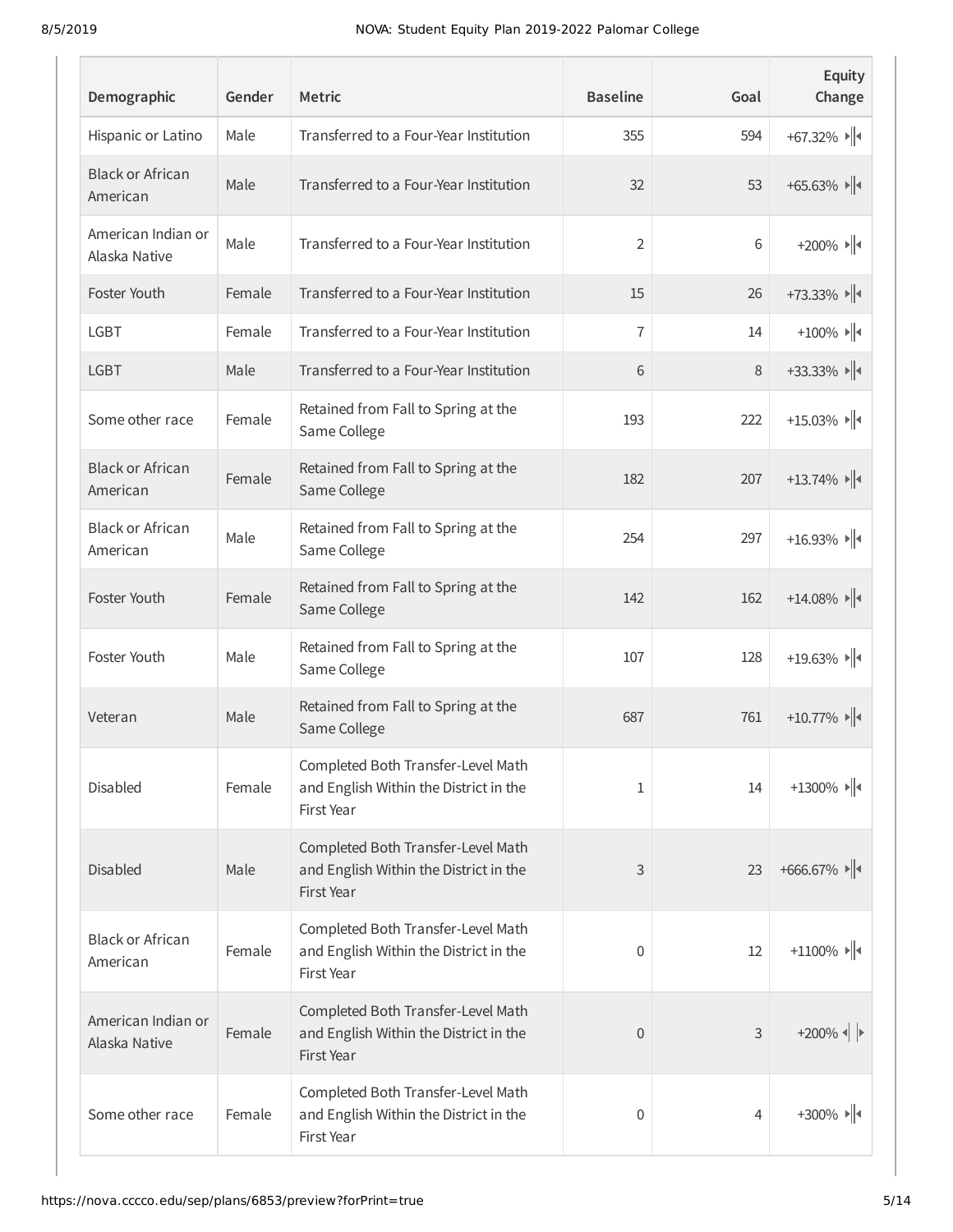| Demographic                                     | Gender | <b>Metric</b>                                                                              | <b>Baseline</b> | Goal           | Equity<br>Change                      |
|-------------------------------------------------|--------|--------------------------------------------------------------------------------------------|-----------------|----------------|---------------------------------------|
| <b>Black or African</b><br>American             | Male   | Completed Both Transfer-Level Math<br>and English Within the District in the<br>First Year | 3               | 28             | $+833.33\%$                           |
| American Indian or<br>Alaska Native             | Male   | Completed Both Transfer-Level Math<br>and English Within the District in the<br>First Year | 0               | 4              | $+300\%$ $\rightarrow$ $\parallel$    |
| Native Hawaiian or<br>other Pacific<br>Islander | Male   | Completed Both Transfer-Level Math<br>and English Within the District in the<br>First Year | 0               | 3              | $+200\%$ $\left\  \cdot \right\ $     |
| Foster Youth                                    | Female | Completed Both Transfer-Level Math<br>and English Within the District in the<br>First Year | 1               | 12             | $+1100\%$                             |
| <b>LGBT</b>                                     | Male   | Completed Both Transfer-Level Math<br>and English Within the District in the<br>First Year | 0               | $\overline{2}$ | $+100\%$ $\parallel$ $\triangleright$ |
| Veteran                                         | Female | Completed Both Transfer-Level Math<br>and English Within the District in the<br>First Year | 0               | 2              | $+100\%$ $\parallel$ $\triangleright$ |
| Veteran                                         | Male   | Completed Both Transfer-Level Math<br>and English Within the District in the<br>First Year | 3               | 5              | $+66.67\%$                            |
| Some other race                                 | Female | Attained the Vision Goal Completion<br>Definition                                          | 14              | 28             | $+100\%$ $\rightarrow$ $\parallel$ +  |
| American Indian or<br>Alaska Native             | Female | Attained the Vision Goal Completion<br>Definition                                          | 3               | 6              | $+100\%$ $\rightarrow$ $\parallel$ +  |
| Native Hawaiian or<br>other Pacific<br>Islander | Female | Attained the Vision Goal Completion<br>Definition                                          | 0               | 4              | $+300\%$ $\rightarrow$ $\parallel$ +  |
| Hispanic or Latino                              | Male   | Attained the Vision Goal Completion<br>Definition                                          | 319             | 531            | $+66.46\%$                            |
| <b>Black or African</b><br>American             | Male   | Attained the Vision Goal Completion<br>Definition                                          | 24              | 43             | $+79.17\%$                            |
| Some other race                                 | Male   | Attained the Vision Goal Completion<br>Definition                                          | 22              | 40             | $+81.82\%$                            |
| American Indian or<br>Alaska Native             | Male   | Attained the Vision Goal Completion<br>Definition                                          | 3               | 6              | $+100\%$ $\rightarrow$ $\parallel$    |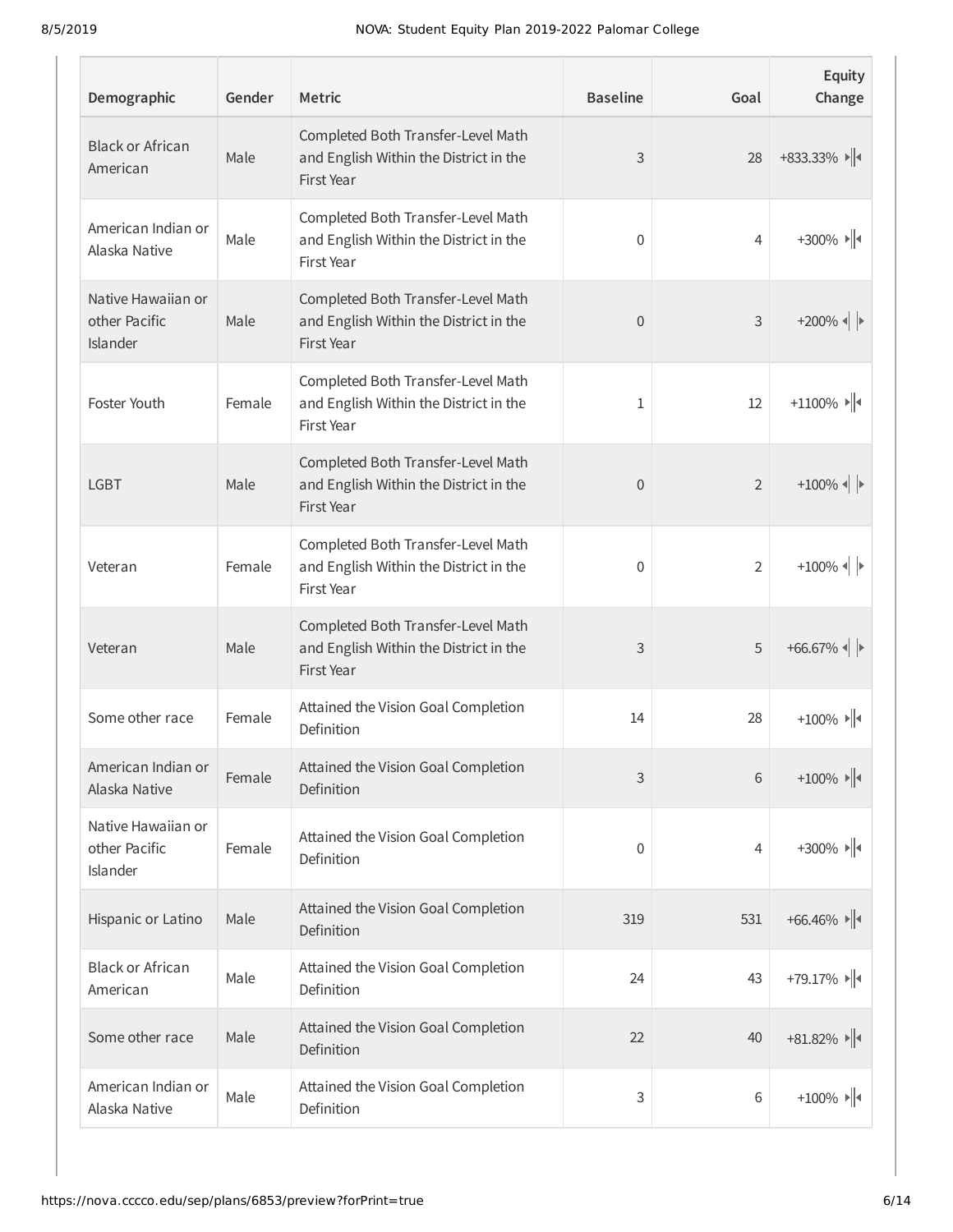| Demographic                                     | Gender | <b>Metric</b>                                     | <b>Baseline</b> | Goal           | Equity<br>Change                                     |
|-------------------------------------------------|--------|---------------------------------------------------|-----------------|----------------|------------------------------------------------------|
| Native Hawaiian or<br>other Pacific<br>Islander | Male   | Attained the Vision Goal Completion<br>Definition | $\overline{4}$  | $\overline{7}$ | $+75\%$ $\rightarrow$ $\parallel$                    |
| Foster Youth                                    | Male   | Attained the Vision Goal Completion<br>Definition | $\overline{1}$  | 15             | $+114.29\%$                                          |
| <b>LGBT</b>                                     | Male   | Attained the Vision Goal Completion<br>Definition | $\overline{2}$  | $\overline{1}$ | $+250\%$ $\blacktriangleright$ $\blacktriangleright$ |
| Foster Youth                                    | Male   | Enrolled in the Same Community<br>College         | 247             | 405            | $+63.97\%$                                           |
| Foster Youth                                    | Female | Enrolled in the Same Community<br>College         | 280             | 417            | $+48.93\%$                                           |
| White                                           | Female | Enrolled in the Same Community<br>College         | 2422            | 3193           | $+31.83\%$                                           |
| Some other race                                 | Male   | Enrolled in the Same Community<br>College         | 221             | 356            | $+61.09\%$                                           |
| Some other race                                 | Female | Enrolled in the Same Community<br>College         | 174             | 264            | $+51.72\%$                                           |
| More than one<br>race                           | Female | Enrolled in the Same Community<br>College         | 404             | 546            | $+35.15\%$                                           |
| Hispanic or Latino                              | Female | Enrolled in the Same Community<br>College         | 3954            | 5171           | $+30.78\%$                                           |
| <b>Black or African</b><br>American             | Male   | Enrolled in the Same Community<br>College         | 5               | 10             | $+100\%$ $\rightarrow$ $\parallel$                   |
| <b>Black or African</b><br>American             | Female | Enrolled in the Same Community<br>College         | 3               | $6\,$          | $+100\%$ $\rightarrow$ $\parallel$ +                 |
| Native Hawaiian or<br>other Pacific<br>Islander | Male   | Enrolled in the Same Community<br>College         | 37              | 49             | $+32.43\%$                                           |
| Native Hawaiian or<br>other Pacific<br>Islander | Female | Enrolled in the Same Community<br>College         | 21              | 33             | $+57.14\%$                                           |

# **Additional Categories**

No population groups selected.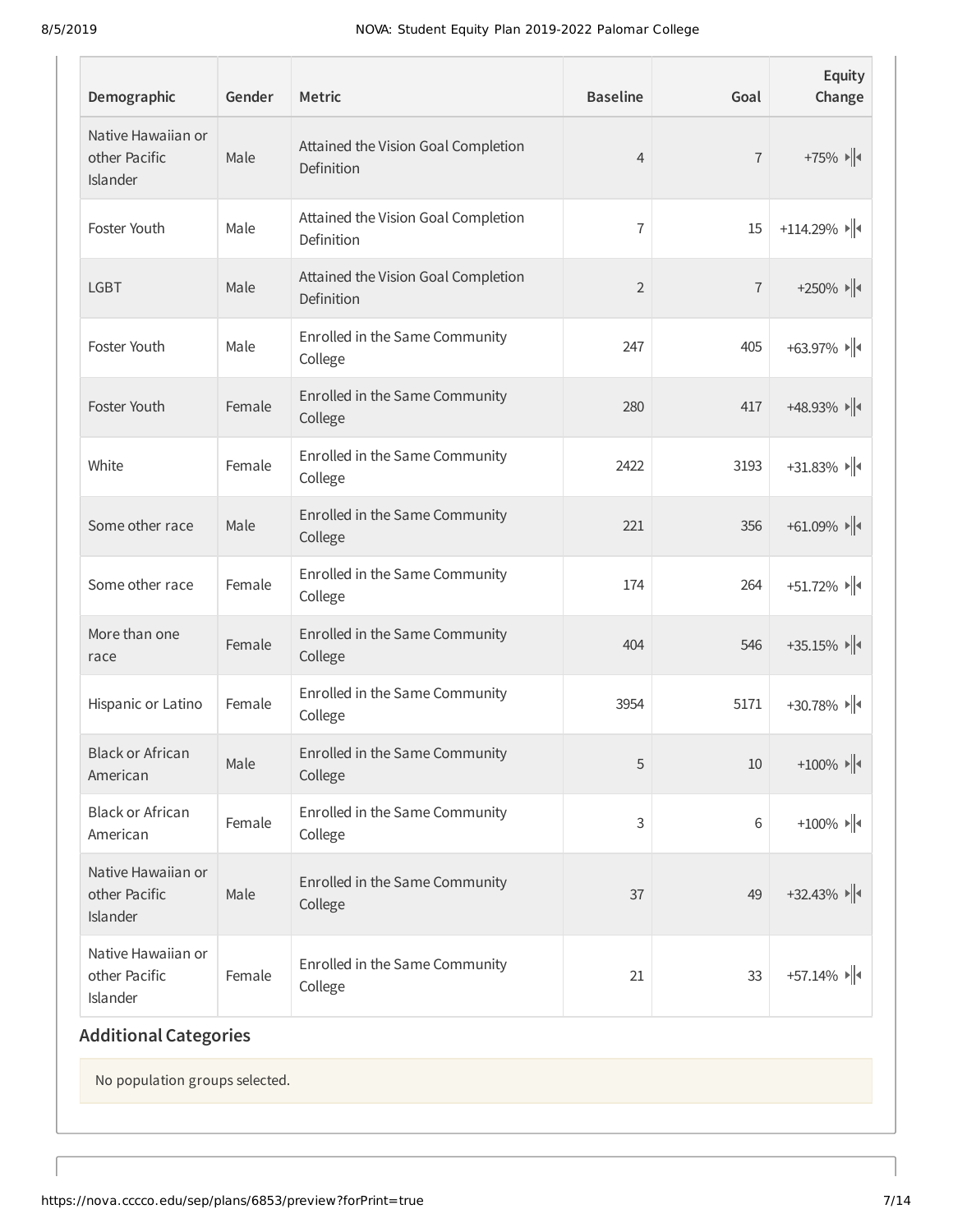# **Activities**

## **Establish Enrolled Student Profile**

#### **Brief Description of Activity**

Analyze historical admissions data to fully understand the profile and origin point of new Palomar College students. This research work will support enrollment management projects and help ensure equitable access to enrollment for disproportionately impacted populations.

#### **Related Metrics**

- Overall : All : Enrolled in the Same Community College
- Foster Youth : Male : Enrolled in the Same Community College
- Foster Youth : Female : Enrolled in the Same Community College
- White : Female : Enrolled in the Same Community College
- Some other race : Male : Enrolled in the Same Community College
- Some other race : Female : Enrolled in the Same Community College
- More than one race : Female : Enrolled in the Same Community College
- Hispanic or Latino : Female : Enrolled in the Same Community College
- Black or African American : Male : Enrolled in the Same Community College
- Black or African American : Female : Enrolled in the Same Community College
- Native Hawaiian or other Pacific Islander : Male : Enrolled in the Same Community College
- Native Hawaiian or other Pacific Islander : Female : Enrolled in the Same Community College

## **Focused Admissions & Recruitment Plan**

#### **Brief Description of Activity**

Identify the most likely sources of disproportionately impacted students who need access to Palomar College. Leverage admissions and recruitment staff to engage these DI students and support enrollment.

#### **Related Metrics**

- Overall : All : Enrolled in the Same Community College
- Overall : All : Completed Both Transfer-Level Math and English Within the District in the First Year
- Foster Youth : Male : Enrolled in the Same Community College
- Foster Youth : Female : Enrolled in the Same Community College
- White : Female : Enrolled in the Same Community College
- Some other race : Male : Enrolled in the Same Community College
- Some other race : Female : Enrolled in the Same Community College
- More than one race : Female : Enrolled in the Same Community College
- Hispanic or Latino : Female : Enrolled in the Same Community College
- Black or African American : Male : Enrolled in the Same Community College
- Black or African American : Female : Enrolled in the Same Community College
- Native Hawaiian or other Pacific Islander : Male : Enrolled in the Same Community College
- Native Hawaiian or other Pacific Islander : Female : Enrolled in the Same Community College

## **Improved Admissions & Onboarding Communication**

#### **Brief Description of Activity**

Standardize admissions and on-boarding process instructions. Ensure communication to students, parents (when applicable), employees and community members. Offer content in bilingual formats to address language barriers.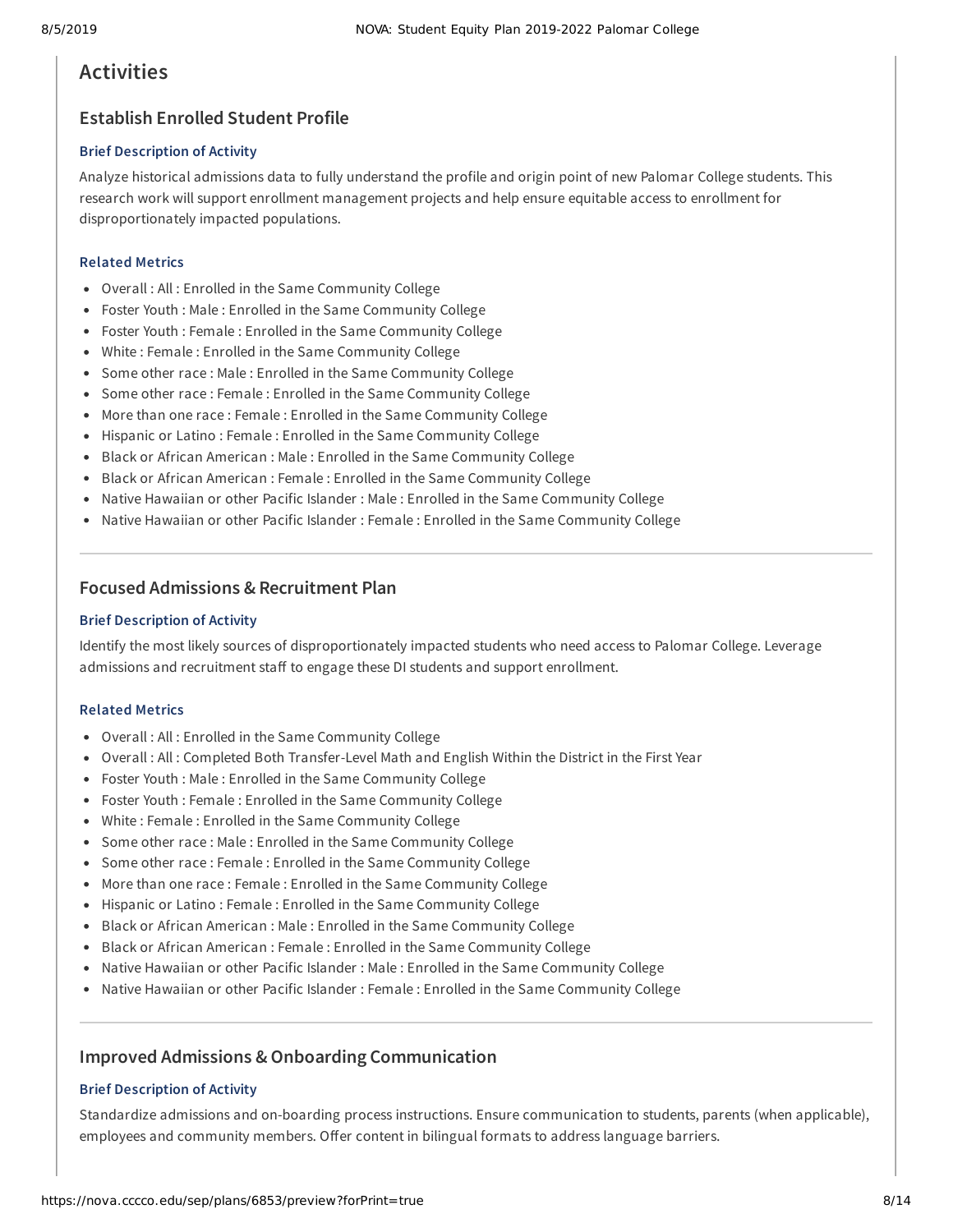#### **Related Metrics**

- Overall : All : Enrolled in the Same Community College
- Foster Youth : Male : Enrolled in the Same Community College
- Foster Youth : Female : Enrolled in the Same Community College
- White : Female : Enrolled in the Same Community College
- Some other race : Male : Enrolled in the Same Community College
- Some other race : Female : Enrolled in the Same Community College
- More than one race : Female : Enrolled in the Same Community College
- Hispanic or Latino : Female : Enrolled in the Same Community College
- Black or African American : Male : Enrolled in the Same Community College
- Black or African American : Female : Enrolled in the Same Community College

## **Strengthen Palomar Promise**

#### **Brief Description of Activity**

Continue to promote college access through Palomar Promise program (free tuition and book assistance).

#### **Related Metrics**

- Overall : All : Enrolled in the Same Community College
- Foster Youth : Male : Enrolled in the Same Community College
- Foster Youth : Female : Enrolled in the Same Community College
- White : Female : Enrolled in the Same Community College
- Some other race : Male : Enrolled in the Same Community College
- Some other race : Female : Enrolled in the Same Community College
- More than one race : Female : Enrolled in the Same Community College
- Hispanic or Latino : Female : Enrolled in the Same Community College
- Black or African American : Male : Enrolled in the Same Community College
- Black or African American : Female : Enrolled in the Same Community College

## **Create Student Intake Process**

#### **Brief Description of Activity**

Use existing technology to solicit student needs information from new applicants. This "intake" process will allow early referral to student support services including counseling, disabled student resources, veteran services, and other special programs. Students will have targeted support available more quickly, resulting in greater retention opportunity.

#### **Related Metrics**

- Overall : All : Retained from Fall to Spring at the Same College
- Some other race : Female : Retained from Fall to Spring at the Same College
- Black or African American : Female : Retained from Fall to Spring at the Same College
- Black or African American : Male : Retained from Fall to Spring at the Same College
- Foster Youth : Female : Retained from Fall to Spring at the Same College
- Foster Youth : Male : Retained from Fall to Spring at the Same College
- Veteran : Male : Retained from Fall to Spring at the Same College

### **UMOJA Program**

#### **Brief Description of Activity**

Support growth of UMOJA program to enhance engagement and retention of African-American students.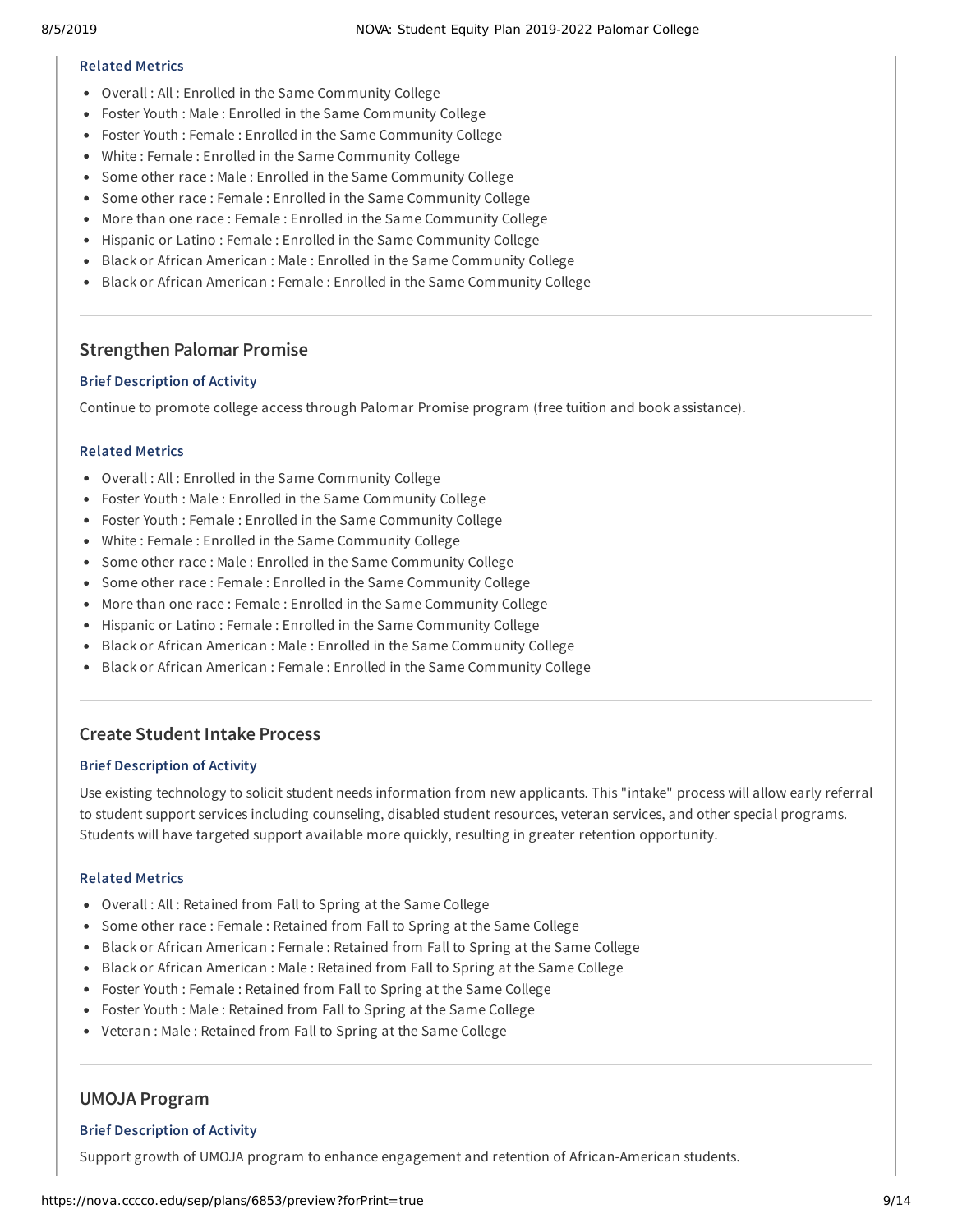#### **Related Metrics**

- Overall : All : Retained from Fall to Spring at the Same College
- Black or African American : Male : Transferred to a Four-Year Institution
- Black or African American : Female : Retained from Fall to Spring at the Same College
- Black or African American : Male : Retained from Fall to Spring at the Same College
- Black or African American : Female : Completed Both Transfer-Level Math and English Within the District in the First Year
- Black or African American : Male : Completed Both Transfer-Level Math and English Within the District in the First Year
- **Black or African American : Male : Attained the Vision Goal Completion Definition**

## **Puente Program**

## **Brief Description of Activity**

Support growth of Puente program to enhance engagement and retention of Hispanic/Latino students.

## **Related Metrics**

- Hispanic or Latino : Male : Transferred to a Four-Year Institution
- Hispanic or Latino : Male : Attained the Vision Goal Completion Definition

# **Student Engagement Plan**

## **Brief Description of Activity**

Establish and implement a student engagement plan for incoming students. This may include a "caseload" model for ensuring students have an identified counselor, peer mentor, faculty advisor to contact with questions and for support.

#### **Related Metrics**

- Overall : All : Retained from Fall to Spring at the Same College
- Some other race : Female : Retained from Fall to Spring at the Same College
- Black or African American : Female : Retained from Fall to Spring at the Same College
- Black or African American : Male : Retained from Fall to Spring at the Same College
- Foster Youth : Female : Retained from Fall to Spring at the Same College
- Foster Youth : Male : Retained from Fall to Spring at the Same College
- Veteran : Male : Retained from Fall to Spring at the Same College

## **BasicNeeds Support**

#### **Brief Description of Activity**

Strengthen Basic Needs programs to support students with housing and food insecurities.

#### **Related Metrics**

- Overall : All : Enrolled in the Same Community College
- Overall : All : Retained from Fall to Spring at the Same College
- Overall : All : Completed Both Transfer-Level Math and English Within the District in the First Year
- Overall : All : Attained the Vision Goal Completion Definition
- Overall : All : Transferred to a Four-Year Institution

# **College Level Math & English Courses with Support**

## **Brief Description of Activity**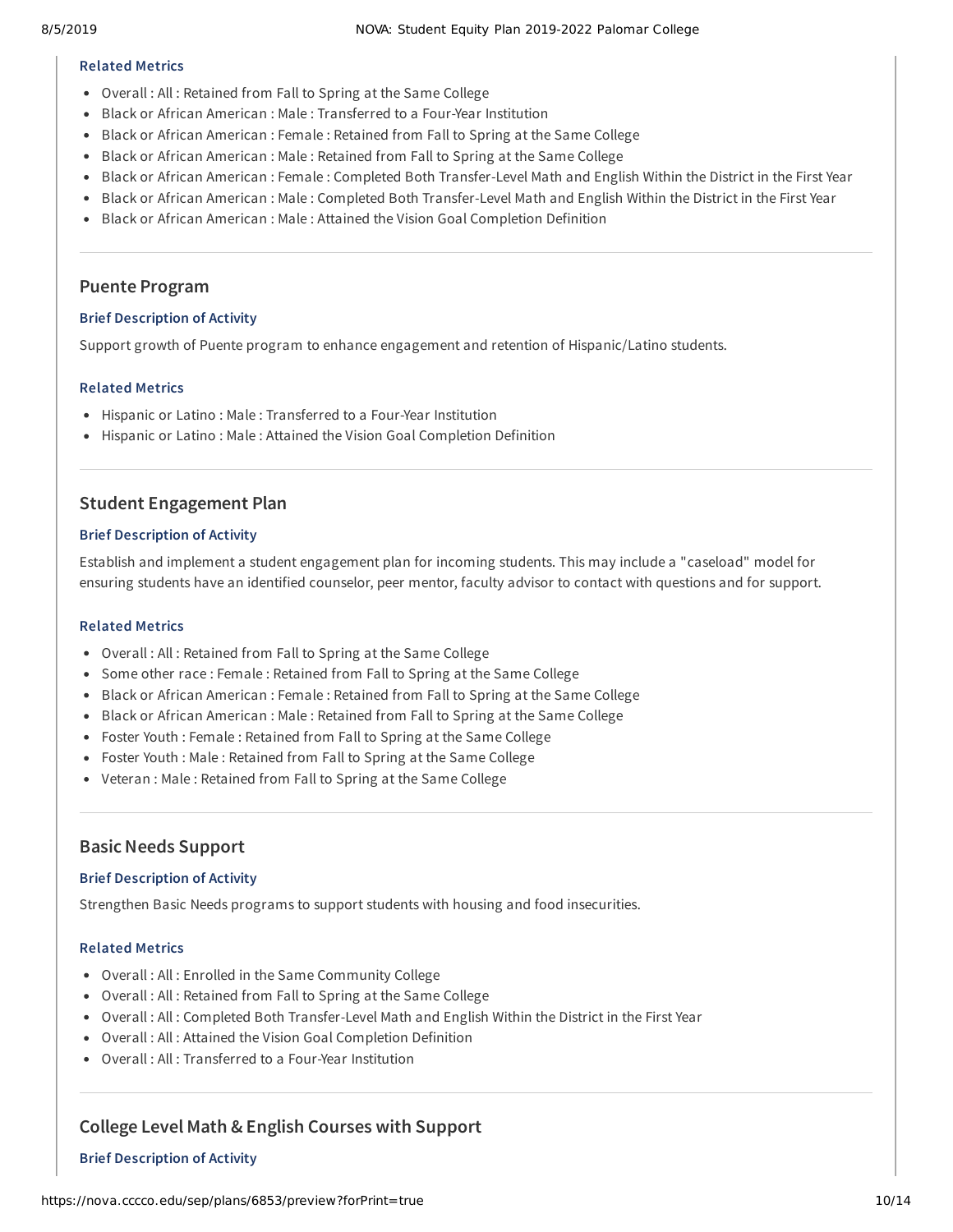To support implementation of AB705, Palomar established college level courses with support for students who wish to benefit from extra instruction time and tutoring.

#### **Related Metrics**

- Overall : All : Completed Both Transfer-Level Math and English Within the District in the First Year
- Disabled : Female : Completed Both Transfer-Level Math and English Within the District in the First Year
- Disabled : Male : Completed Both Transfer-Level Math and English Within the District in the First Year
- Black or African American : Female : Completed Both Transfer-Level Math and English Within the District in the First Year
- American Indian or Alaska Native : Female : Completed Both Transfer-Level Math and English Within the District in the First Year
- Some other race : Female : Completed Both Transfer-Level Math and English Within the District in the First Year
- Black or African American : Male : Completed Both Transfer-Level Math and English Within the District in the First Year
- American Indian or Alaska Native : Male : Completed Both Transfer-Level Math and English Within the District in the First Year
- Native Hawaiian or other Pacific Islander : Male : Completed Both Transfer-Level Math and English Within the District in the First Year
- Foster Youth : Female : Completed Both Transfer-Level Math and English Within the District in the First Year
- LGBT : Male : Completed Both Transfer-Level Math and English Within the District in the First Year
- Veteran : Female : Completed Both Transfer-Level Math and English Within the District in the First Year
- Veteran : Male : Completed Both Transfer-Level Math and English Within the District in the First Year

## **ME First Program**

#### **Brief Description of Activity**

Establish and promote the ME First (Math & English First) program to encourage enrollment and completion of college level math and English courses within the first year.

#### **Related Metrics**

- Overall : All : Completed Both Transfer-Level Math and English Within the District in the First Year
- Disabled : Female : Completed Both Transfer-Level Math and English Within the District in the First Year
- Disabled : Male : Completed Both Transfer-Level Math and English Within the District in the First Year
- Black or African American : Female : Completed Both Transfer-Level Math and English Within the District in the First Year
- American Indian or Alaska Native : Female : Completed Both Transfer-Level Math and English Within the District in the First Year
- Some other race : Female : Completed Both Transfer-Level Math and English Within the District in the First Year
- Black or African American : Male : Completed Both Transfer-Level Math and English Within the District in the First Year
- American Indian or Alaska Native : Male : Completed Both Transfer-Level Math and English Within the District in the First Year
- Native Hawaiian or other Pacific Islander : Male : Completed Both Transfer-Level Math and English Within the District in the First Year
- Foster Youth : Female : Completed Both Transfer-Level Math and English Within the District in the First Year
- LGBT : Male : Completed Both Transfer-Level Math and English Within the District in the First Year
- Veteran : Female : Completed Both Transfer-Level Math and English Within the District in the First Year
- Veteran : Male : Completed Both Transfer-Level Math and English Within the District in the First Year

## **Early Career Exploration & Connection to Math/English**

#### **Brief Description of Activity**

Establish career exploration opportunity for students early with emphasis on math and English skills necessary for employment in the student's field of interest. This helps to establish the importance of math and English skills so that students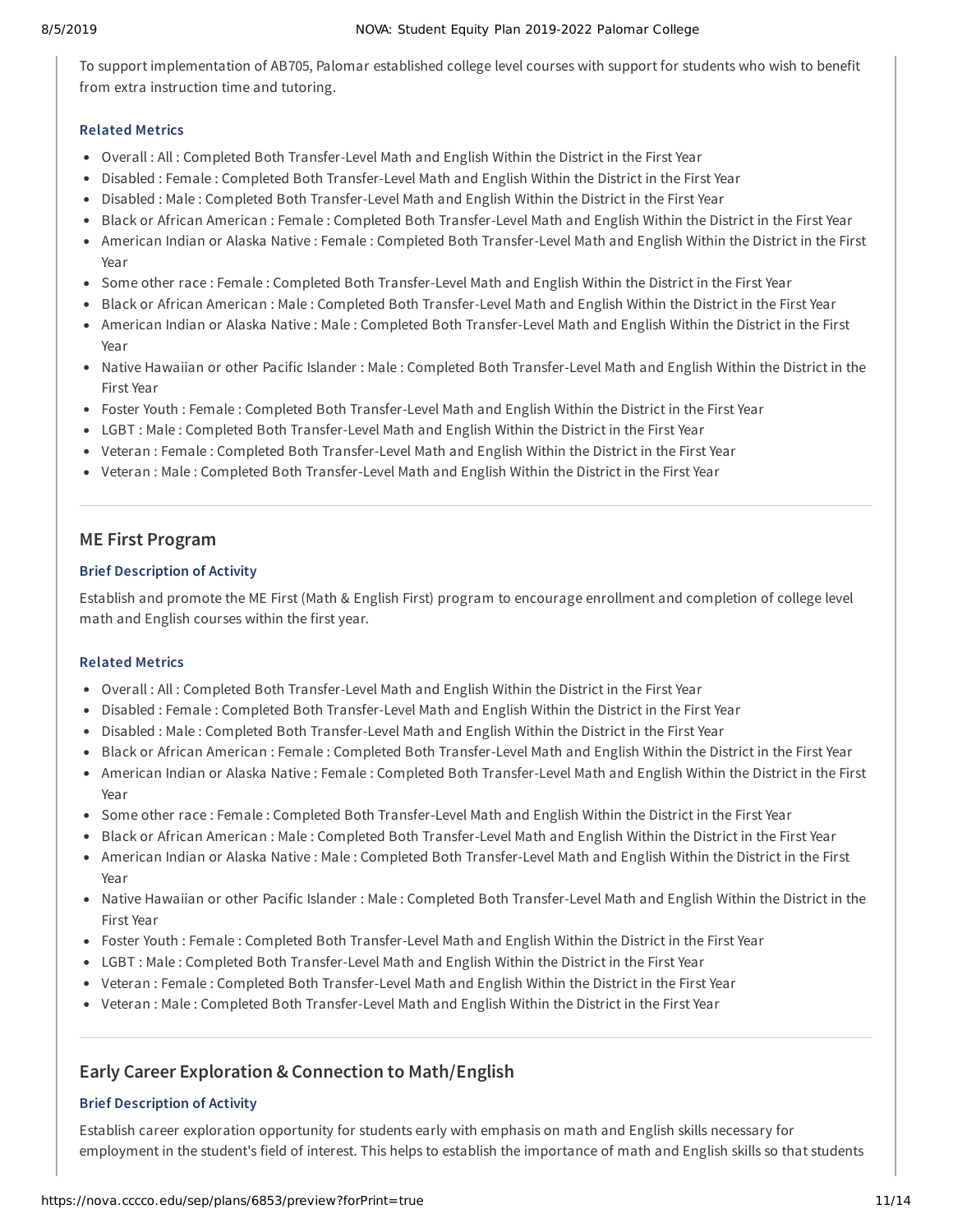can understand the relevance of these course and prioritize completion early.

#### **Related Metrics**

- Overall : All : Completed Both Transfer-Level Math and English Within the District in the First Year
- Disabled : Female : Completed Both Transfer-Level Math and English Within the District in the First Year
- Disabled : Male : Completed Both Transfer-Level Math and English Within the District in the First Year
- Black or African American : Female : Completed Both Transfer-Level Math and English Within the District in the First Year
- American Indian or Alaska Native : Female : Completed Both Transfer-Level Math and English Within the District in the First Year
- Some other race : Female : Completed Both Transfer-Level Math and English Within the District in the First Year
- Black or African American : Male : Completed Both Transfer-Level Math and English Within the District in the First Year
- American Indian or Alaska Native : Male : Completed Both Transfer-Level Math and English Within the District in the First Year
- Native Hawaiian or other Pacific Islander : Male : Completed Both Transfer-Level Math and English Within the District in the First Year
- Foster Youth : Female : Completed Both Transfer-Level Math and English Within the District in the First Year
- LGBT : Male : Completed Both Transfer-Level Math and English Within the District in the First Year
- Veteran : Female : Completed Both Transfer-Level Math and English Within the District in the First Year
- Veteran : Male : Completed Both Transfer-Level Math and English Within the District in the First Year
- Some other race : Female : Attained the Vision Goal Completion Definition

## **Completion Communties**

#### **Brief Description of Activity**

Expand completion community course offerings that help expedite completion of a course or program series that offers convenient and predictable course offerings.

#### **Related Metrics**

- Overall : All : Enrolled in the Same Community College
- Overall : All : Retained from Fall to Spring at the Same College
- Overall : All : Completed Both Transfer-Level Math and English Within the District in the First Year
- Overall : All : Attained the Vision Goal Completion Definition
- Overall : All : Transferred to a Four-Year Institution
- Hispanic or Latino : Male : Transferred to a Four-Year Institution
- Black or African American : Male : Transferred to a Four-Year Institution
- American Indian or Alaska Native : Male : Transferred to a Four-Year Institution
- Foster Youth : Female : Transferred to a Four-Year Institution
- LGBT : Female : Transferred to a Four-Year Institution
- LGBT : Male : Transferred to a Four-Year Institution
- Some other race : Female : Attained the Vision Goal Completion Definition
- American Indian or Alaska Native : Female : Attained the Vision Goal Completion Definition
- Native Hawaiian or other Pacific Islander : Female : Attained the Vision Goal Completion Definition
- Hispanic or Latino : Male : Attained the Vision Goal Completion Definition
- **Black or African American : Male : Attained the Vision Goal Completion Definition**
- Some other race : Male : Attained the Vision Goal Completion Definition
- American Indian or Alaska Native : Male : Attained the Vision Goal Completion Definition
- Native Hawaiian or other Pacific Islander : Male : Attained the Vision Goal Completion Definition
- Foster Youth : Male : Attained the Vision Goal Completion Definition
- LGBT : Male : Attained the Vision Goal Completion Definition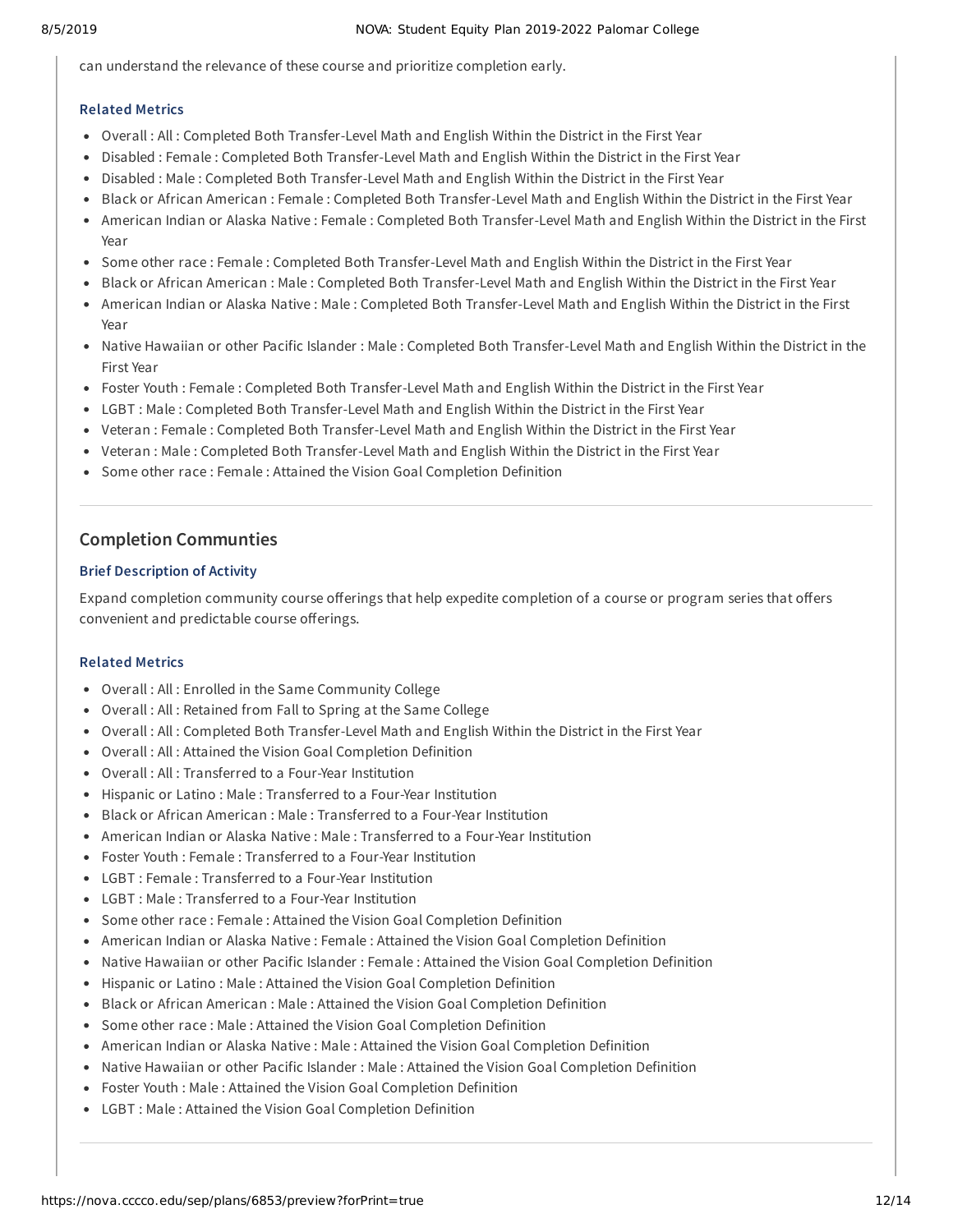### **HBCUVisits**

#### **Brief Description of Activity**

Offer transfer ready students opportunities to visit and interact with Historically Black Colleges & Universities (HBCUs).

#### **Related Metrics**

- Black or African American : Male : Transferred to a Four-Year Institution
- **Black or African American : Male : Attained the Vision Goal Completion Definition**

## **Maximize Participation in Student Support Programs**

#### **Brief Description of Activity**

Campus programs such as EOPS, TRIO SSS offer counseling, direct student supports such as book assistance. Maximizing participation in these programs will increase retention and completion rates.

#### **Related Metrics**

- Overall : All : Retained from Fall to Spring at the Same College
- Overall : All : Attained the Vision Goal Completion Definition
- Overall : All : Transferred to a Four-Year Institution
- Hispanic or Latino : Male : Transferred to a Four-Year Institution
- Black or African American : Male : Transferred to a Four-Year Institution
- American Indian or Alaska Native : Male : Transferred to a Four-Year Institution
- Foster Youth : Female : Transferred to a Four-Year Institution
- LGBT : Female : Transferred to a Four-Year Institution
- LGBT : Male : Transferred to a Four-Year Institution
- Some other race : Female : Retained from Fall to Spring at the Same College
- Black or African American : Female : Retained from Fall to Spring at the Same College
- Black or African American : Male : Retained from Fall to Spring at the Same College
- Foster Youth : Female : Retained from Fall to Spring at the Same College
- Foster Youth : Male : Retained from Fall to Spring at the Same College
- Veteran : Male : Retained from Fall to Spring at the Same College

### **Map Major Programs**

#### **Brief Description of Activity**

Mapping major patterns to guide students toward degree applicable courses will achieve the goal of reducing total units by 6.

#### **Related Metrics**

- Overall : All : Attained the Vision Goal Completion Definition
- Some other race : Female : Attained the Vision Goal Completion Definition
- American Indian or Alaska Native : Female : Attained the Vision Goal Completion Definition
- Native Hawaiian or other Pacific Islander : Female : Attained the Vision Goal Completion Definition
- Hispanic or Latino : Male : Attained the Vision Goal Completion Definition
- Black or African American : Male : Attained the Vision Goal Completion Definition
- Some other race : Male : Attained the Vision Goal Completion Definition
- American Indian or Alaska Native : Male : Attained the Vision Goal Completion Definition
- Native Hawaiian or other Pacific Islander : Male : Attained the Vision Goal Completion Definition
- Foster Youth : Male : Attained the Vision Goal Completion Definition
- LGBT : Male : Attained the Vision Goal Completion Definition